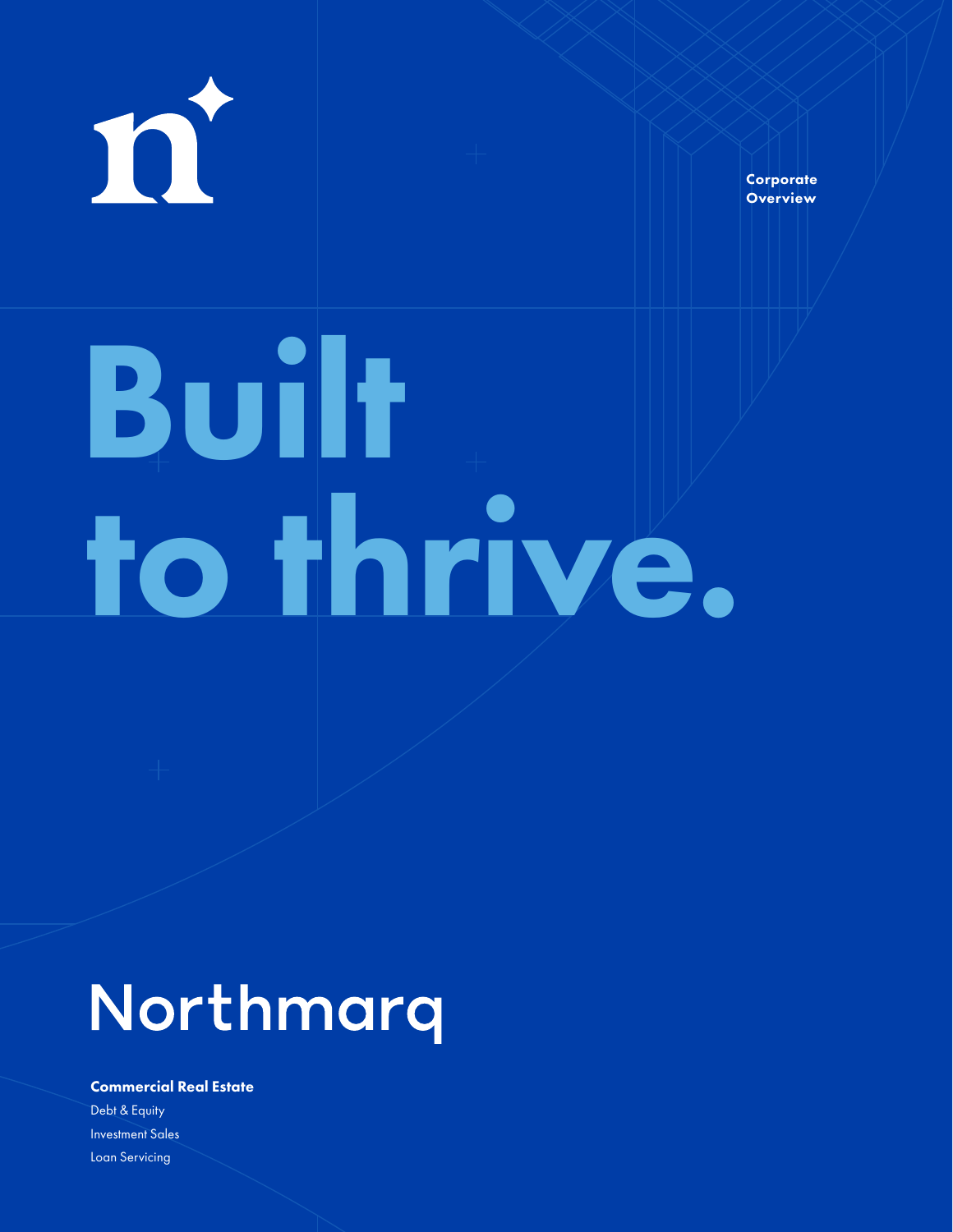#### A world of opportunity needs a Northmarq.

Northmarq is a leading provider of CRE debt, equity, investment sales and loan servicing. We're leading because of what we offer you. It started over 60 years ago with our founding principles of fair play, and doing what it takes to make transactions successful for all concerned.

Along the way, we've built a platform unlike any other. With a flexible structure to allow for access to every single expert in our company.

Our talent is the best in the business. Not just in skill, but in hustle. Our fast-growing national network of deeply connected local offices means we can see opportunity the moment it arises, anywhere.

And all of this is powered by a technology platform that is second to none, uniting our entire workforce to make sure you get the most out of your transaction.

#### Access to the best, most empowered talent in the industry.

Expertise is useless if it's kept in an ivory tower. We've structured Northmarq so that any category expert, anywhere in the company, is available to you. Your point of contact is just the beginning. When you work with us, all of us are working for you.

And that goes both ways. We're attracting the most entrepreneurial people in the industry because they thrive in this climate, doing their very best work on your behalf.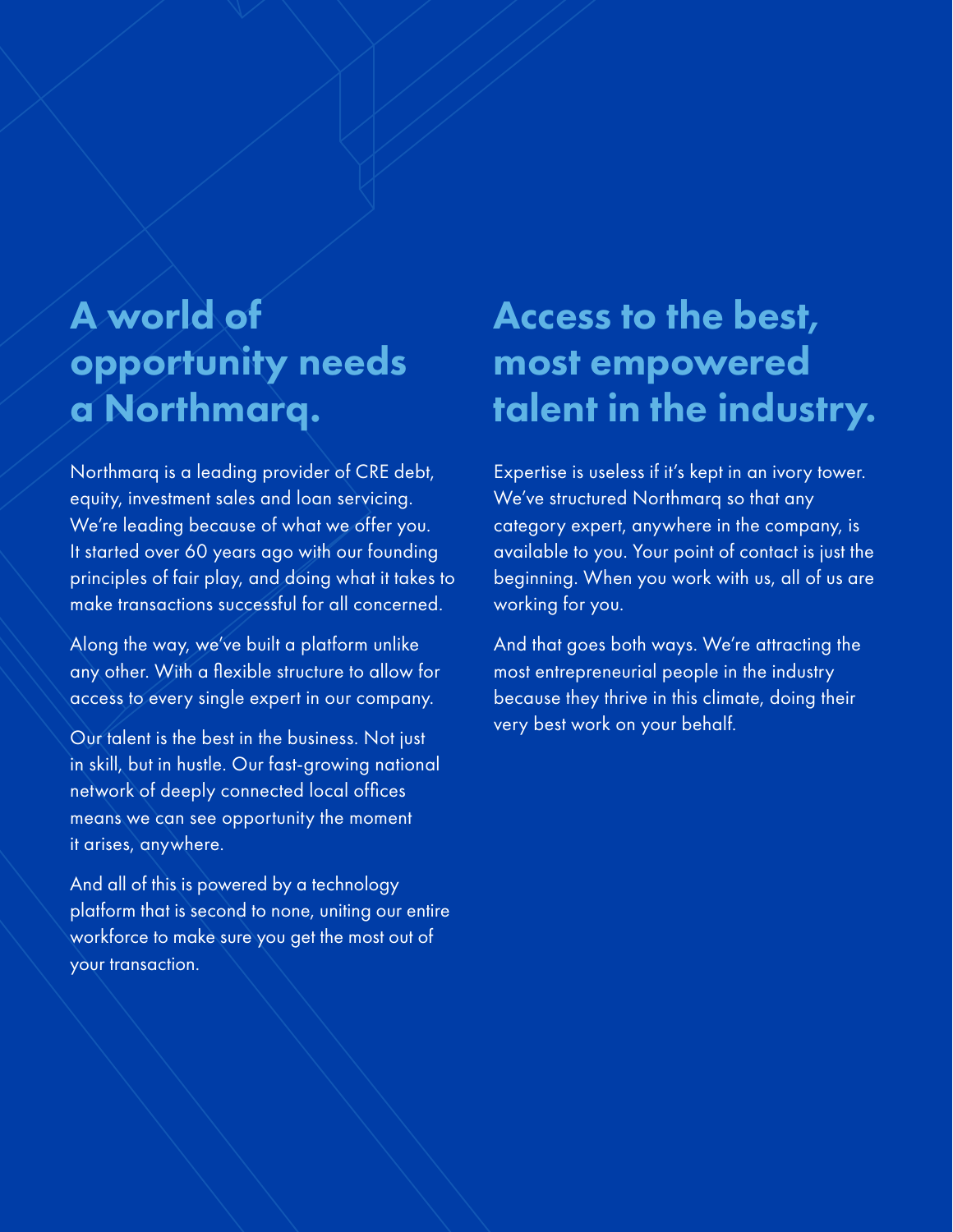## Focus, from start to finish.

#### DEVELOPMENT **OR ACQUISITION** FINANCING

Our network is truly unlike any other. With buyers, sellers, and more than 500 capital providers, you can rely on us to provide liquidity at every stage of your asset – build, buy, or sell – in any market, for any property type.

#### **CLOSING**

Our standards of expertise, and our culture of hustle give you certainty in transactions, minimizing or eliminating surprises, and protecting your investment.

#### SERVICING

Taken alone, our loan servicing capabilities are as good as it gets. You'll have one point of contact, with an army of loan servicing experts – in construction, insurance, and lender requirements – to back them up. With our whiteglove philosophy, we'll focus on details for you, making sure the job in done right – every time.

#### RECAPITALIZE OR SELL

When your business plans call for sale, refinance, or a new partnership structure, our market experts help you consider the best fit -- be it sale, recapitalization, or payoff with defeasance.

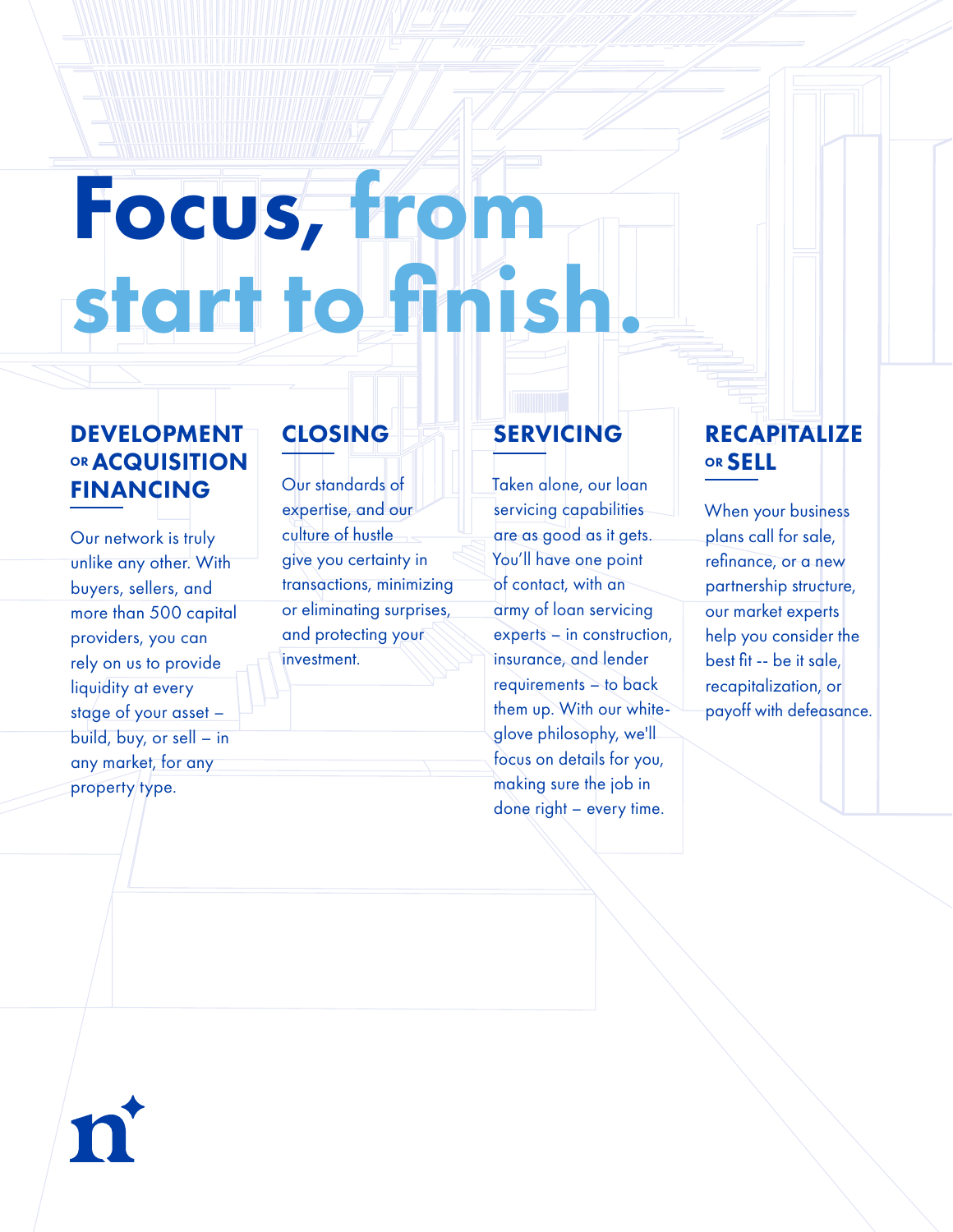

#### INVESTMENT SALES

Where local knowledge and creative thinking drive big results.

When you give talented, motivated people the freedom and scale to do their best work, you make the most of every opportunity. From best and final, to closed and financed, to 'on to the next one'.

#### **Multifamily** Property Types

- Luxury
- **Affordable**
- **Conventional** Market Rate
- SF Built-to-Rent
- Manufactured housing
- Military/Government
- Seniors Housing
- Student Housing



#### DEBT

#### More options, unlimited potential.

Put plainly, we have an unmatched network of funding partners, from the largest network of life insurance lenders in the industry, to Fannie Mae, Freddie Mac and FHA/HUD, debt funds, and a stable of local, regional, and national banks. This means our financing options are finely tailored to your needs.

#### Financing Types

- Fixed-rate and Variable-Rate **Mortgages**
- Construction Financing
- Affordable housing
- Tax-exempt loans
- **Bridge Financing**
- Mezzanine Debt
- Credit Tenant Lease **Transactions**
- Forward Commitments
- Green/sustainable programs
- **Assisted Living**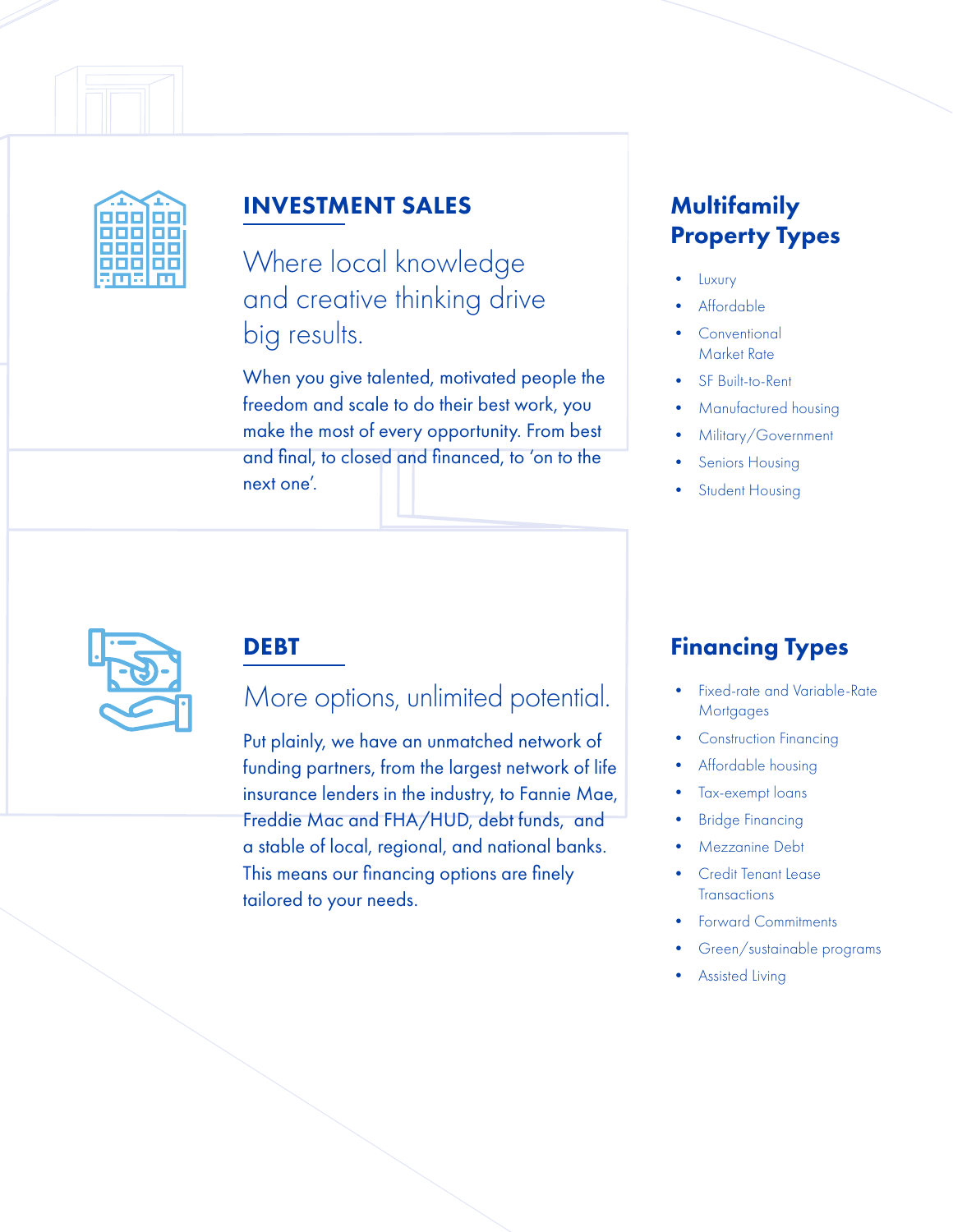

#### EQUITY

#### Mastering the art of equity structure.

A capital stack is only as good as its component investment sources, and the way in which it is customized to your needs. We've done it all, from single-asset joint ventures, preferred equity, subordinate mezzanine debt to high-leverage structured notes. With our national network of private equity, the possibilities are limitless.

#### Equity Capabilities

- New construction equity
- Acquisitions/joint ventures
- Equity PreSales
- Company-level investments
- Mezzanine debt
- Preferred equity



#### LOAN SERVICING

#### Closing is only the beginning.

We're as committed and responsive after closing as we are at origination. It's another way our team approach really shines, with seamless communication, thoughtful attention to detail, and constant focus on your goals throughout the life of your loan.

#### Related **Designations**

- Standard & Poor's rated "Above Average" (Select Servicer)
- Freddie Mac approved
- Fannie Mae DUS approved
- HUD/GNMA approved
- Defeasance provider rating agency approved